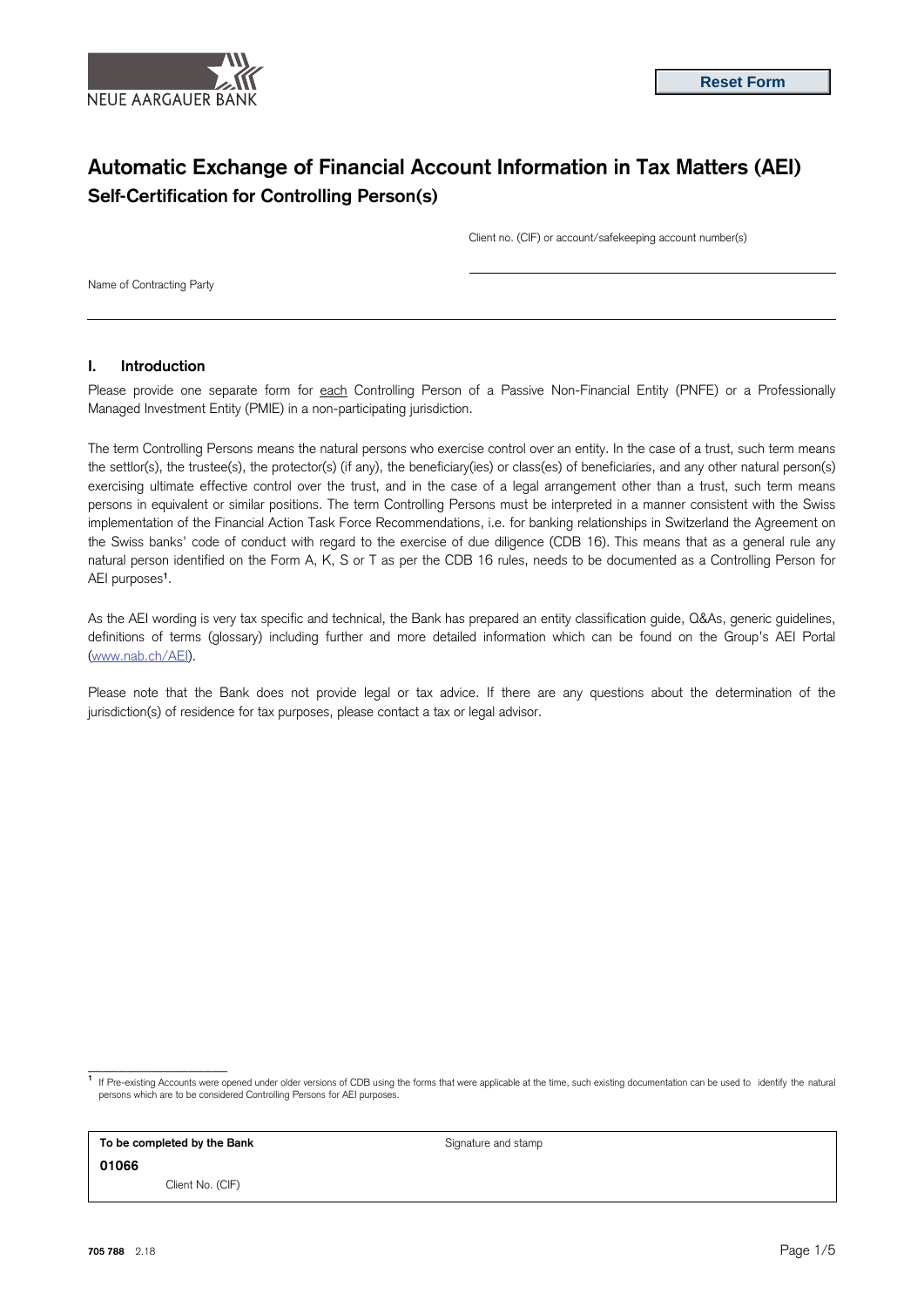## **II. Controlling Person Information and Tax Residence**

#### **Controlling Person**

| Name                           | First name |
|--------------------------------|------------|
| Date of birth (dd.mm.yyyy)     |            |
| Residence Address / Street/No. |            |
| Zip code                       | Town/City  |
| Country (no abbreviation)      |            |

Please insert **all** jurisdiction(s) of residence for tax purposes below.

Generally, an individual is resident for tax purposes in a jurisdiction if, under the laws of that jurisdiction (including tax conventions, e.g. double tax agreements), he/she pays or should be paying taxes therein by reason of his/her domicile, residence, or any other criterion of a similar nature, and not only from sources in that jurisdiction.

Further you may be required to provide additional information to evidence the declaration made.

For additional information on tax residence, please contact a tax and legal adviser or visit the Group's AEI Portal (www.nab.ch/AEI).

#### **Jurisdiction 1:**

**Jurisdiction(s) of Residence for Tax Purposes Taxpayer Identification Number (TIN)<sup>2</sup>** (no abbreviations) (or equivalent Identification Number)

|  |  |  |  |  |  |  |  | . |  |  |
|--|--|--|--|--|--|--|--|---|--|--|
|  |  |  |  |  |  |  |  |   |  |  |
|  |  |  |  |  |  |  |  |   |  |  |
|  |  |  |  |  |  |  |  |   |  |  |

## **If the TIN is unavailable, please tick the box with the appropriate reason (only one box can be ticked):**

- **Reason A**: The relevant jurisdiction is Switzerland (Note: If you tick this box, please make sure that you also have entered above your jurisdiction of residence for tax purposes)
- **Reason B**: The jurisdiction where the AEI Account Holder is liable to pay tax does not issue TINs (or an equivalent identification number) to its residents**<sup>3</sup>**
- **Reason C**: The TIN is not available at the moment but will be provided as soon as possible.

**To be completed by the Bank** Client No. (CIF)

\_\_\_\_\_\_\_\_\_\_\_\_\_\_\_\_\_\_\_

**<sup>2</sup>** For more information regarding TIN please contact a tax or legal adviser or visit the Group's AEI Portal (www.nab.ch/AEI).

**<sup>3</sup>** Reason B also covers cases where the jurisdiction in which the AEI Account Holder is liable to pay tax does not issue TINs to some types of its residents (e.g. minors).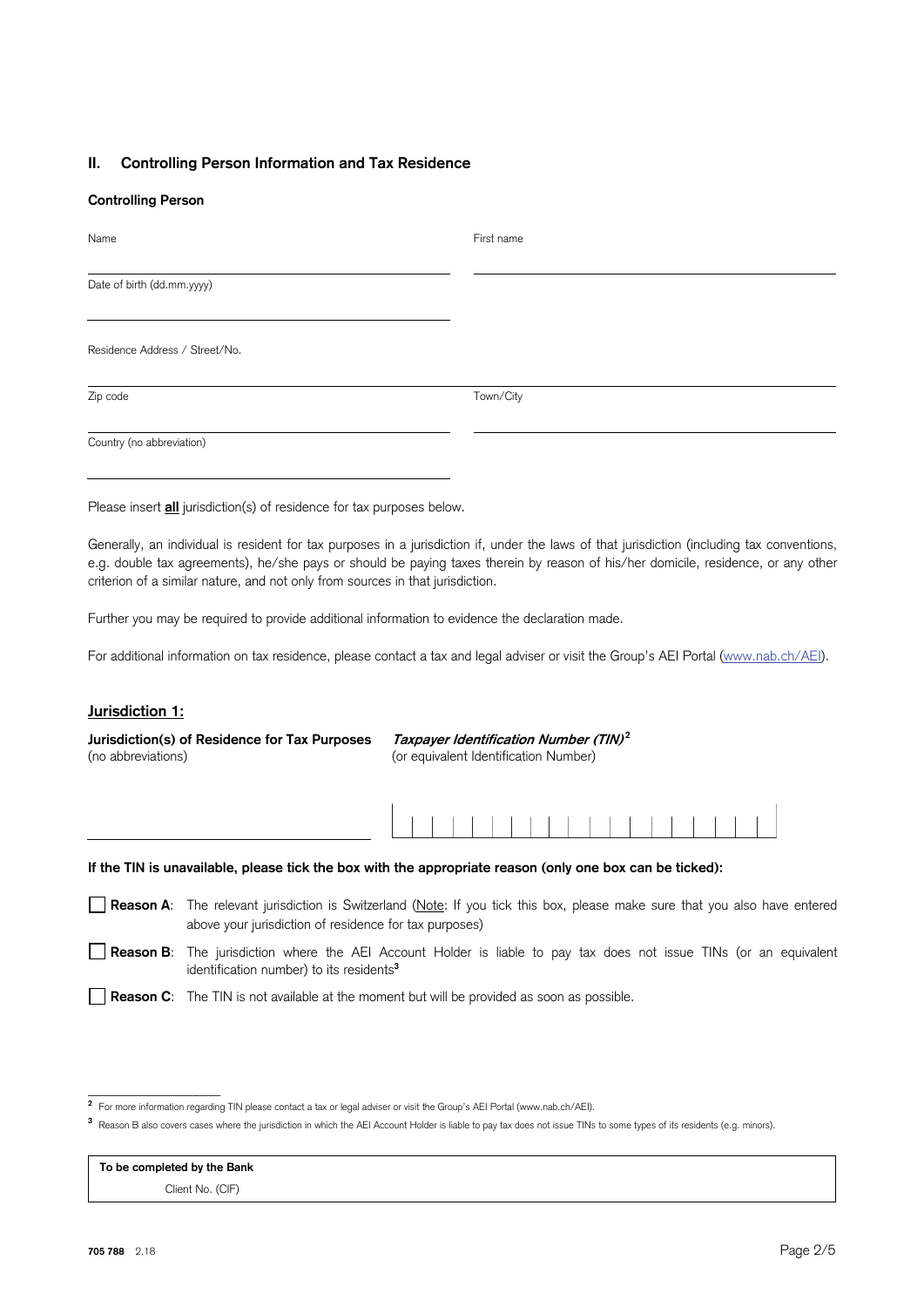# **Jurisdiction 2:**

**Jurisdiction(s) of Residence for Tax Purposes Taxpayer Identification Number (TIN)<sup>2</sup>** (no abbreviations) (or equivalent Identification Number)

| If the TIN is unavailable, please tick the box with the appropriate reason (only one box can be ticked):                                                            |                                                                                                                                                                                              |  |  |  |  |  |  |  |
|---------------------------------------------------------------------------------------------------------------------------------------------------------------------|----------------------------------------------------------------------------------------------------------------------------------------------------------------------------------------------|--|--|--|--|--|--|--|
|                                                                                                                                                                     | <b>Reason A:</b> The relevant jurisdiction is Switzerland (Note: If you tick this box, please make sure that you have also entered<br>above your jurisdiction of residence for tax purposes) |  |  |  |  |  |  |  |
|                                                                                                                                                                     | Reason B: The jurisdiction where the AEI Account Holder is liable to pay tax does not issue TINs (or an equivalent<br>identification number) to its residents <sup>3</sup>                   |  |  |  |  |  |  |  |
|                                                                                                                                                                     | <b>Reason C:</b> The TIN is not available at the moment but will be provided as soon as possible.                                                                                            |  |  |  |  |  |  |  |
| Jurisdiction 3:                                                                                                                                                     |                                                                                                                                                                                              |  |  |  |  |  |  |  |
| Taxpayer Identification Number (TIN) <sup>2</sup><br>Jurisdiction(s) of Residence for Tax Purposes<br>(or equivalent Identification Number)<br>(; no abbreviations) |                                                                                                                                                                                              |  |  |  |  |  |  |  |

#### **If the TIN is unavailable, please tick the box with the appropriate reason (only one box can be ticked):**

- **Reason A**: The relevant jurisdiction is Switzerland (Note: If you tick this box, please make sure that you also have entered above your jurisdiction of residence for tax purposes)
- **Reason B**: The jurisdiction where the AEI Account Holder is liable to pay tax does not issue TINs (or an equivalent identification number) to its residents**<sup>3</sup>**
- **Reason C**: The TIN is not available at the moment but will be provided as soon as possible.

**Please use an additional form if the above mentioned AEI Account Holder is tax resident in more than three jurisdictions.** 

**To be completed by the Bank**

Client No. (CIF)

<sup>&</sup>lt;u>.</u><br>2 For more information regarding TIN please contact a tax or legal adviser or visit the Group's AEI Portal (www.nab.ch/AEI).

**<sup>3</sup>** Reason B also covers cases where the jurisdiction in which the AEI Account Holder is liable to pay tax does not issue TINs to some types of its residents (e.g. minors).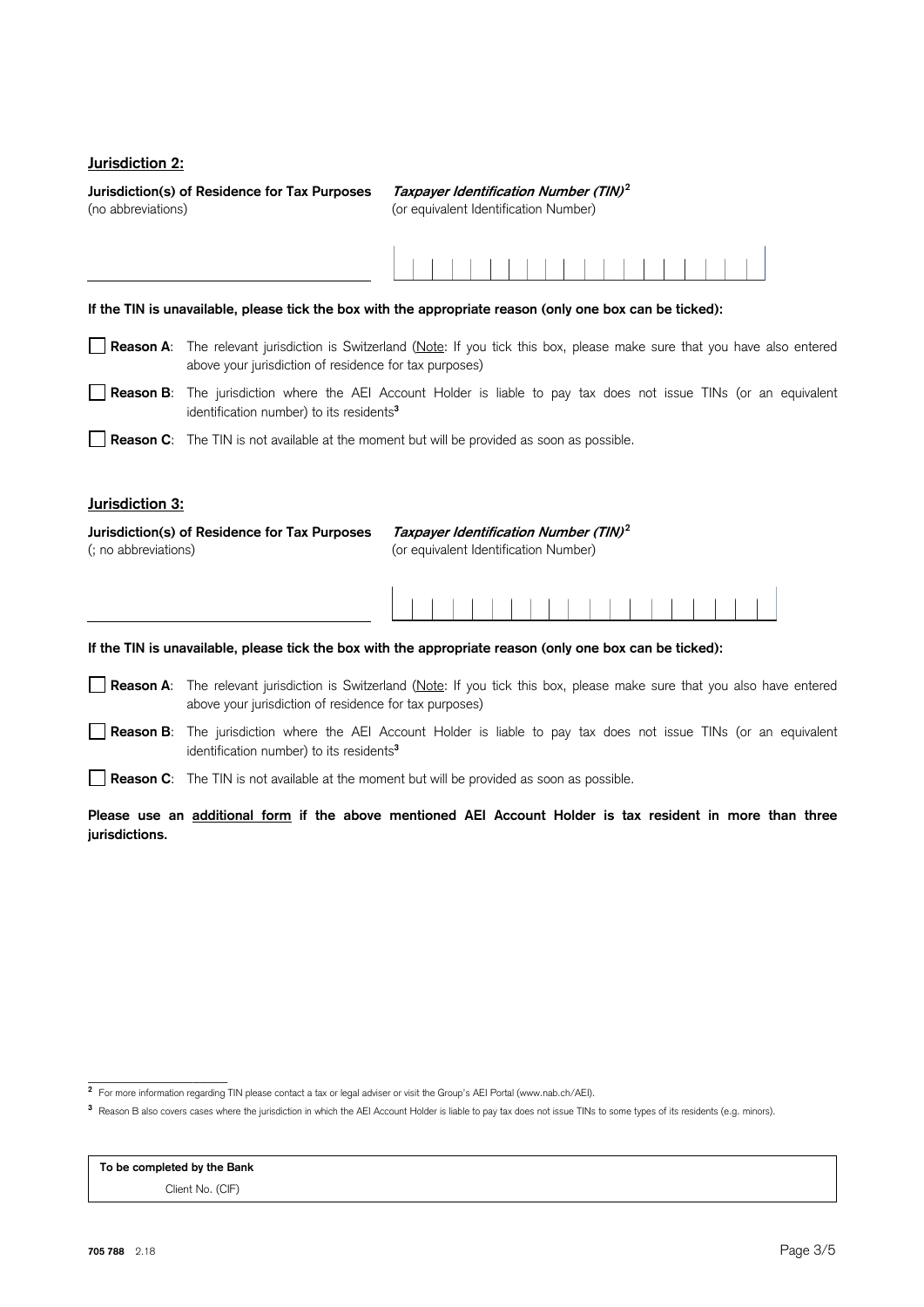# **III. Type of Controlling Person**

Please provide the Controlling Person's Status by ticking the appropriate box(es). More than one is possible.

- a) Controlling Person of a legal person control by ownership b) Controlling Person of a legal person – control by other means c) Controlling Person of a legal person – senior managing official d) Controlling Person of a trust – settlor e) Controlling Person of a trust – trustee f) Controlling Person of a trust – protector g) Controlling Person of a trust – beneficiary h) Controlling Person of a trust – other i) Controlling Person of a legal arrangement (other than a trust) – settlor-equivalent (e.g. founder) j) Controlling Person of a legal arrangement (other than a trust) – trustee-equivalent k) Controlling Person of a legal arrangement (other than a trust) – protector-equivalent l) Controlling Person of a legal arrangement (other than a trust) – beneficiary-equivalent (e.g. beneficiary of a foundation)
- m) Controlling Person of a legal arrangement (other than a trust) other-equivalent

## **IV. Acknowledgement and Certification**

- 1. The Contracting Part*y* confirms that all statements made in this form are to the best of its knowledge and belief, correct and complete.
- 2. The Contracting Party confirms that it has listed all the Controlling Person's jurisdiction(s) of residence for tax purposes.
- 3. The Contracting Party acknowledges that the information contained in this form and information regarding the above mentioned bank account may be reported to the tax authorities in Switzerland and exchanged with tax authorities of other countries in which the Contracting Party (or the Controlling Person, if different) may be resident for tax purposes where those countries have entered into agreements to exchange financial account information with Switzerland.